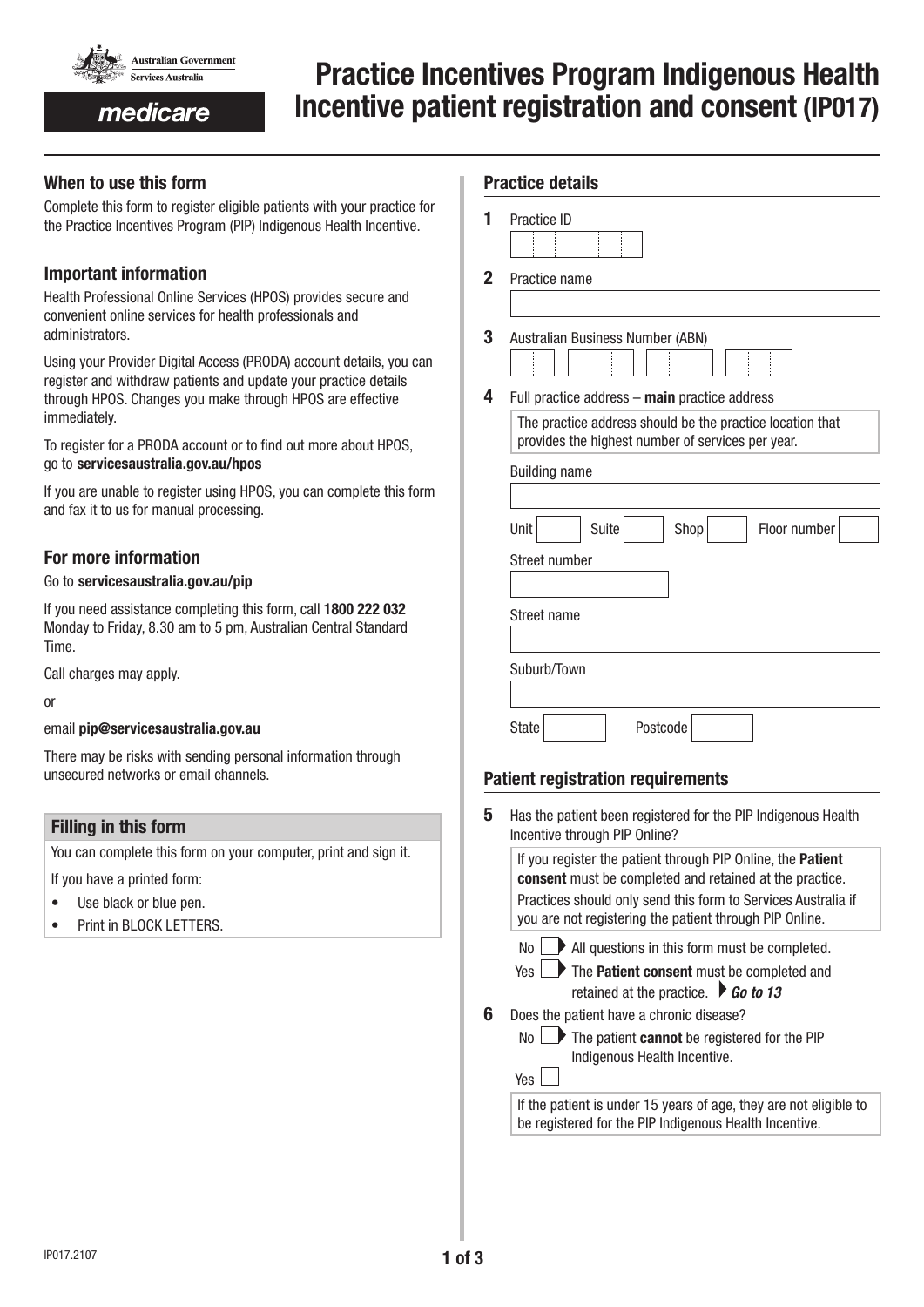| 7 | Has the patient had, or been offered, the appropriate health                                                                                        | <b>Patient consent</b>                                                                                                                  |
|---|-----------------------------------------------------------------------------------------------------------------------------------------------------|-----------------------------------------------------------------------------------------------------------------------------------------|
|   | assessment for Aboriginal and Torres Strait Islander peoples?<br>No<br>The patient cannot be registered for the PIP<br>Indigenous Health Incentive. | The patient must complete th<br>Patient declaration.                                                                                    |
|   | Yes<br>The patient must be re-registered annually for the PIP<br>Indigenous Health Incentive.                                                       | <b>13</b> I want the practice written<br>provider and look after my<br>$No \rightarrow You$ cannot be<br><b>Health Incentive</b><br>Yes |
|   | <b>Patient details</b>                                                                                                                              | 14 I have been told how parti                                                                                                           |
| 8 | Medicare card number<br>Ref no.                                                                                                                     | Incentive will help my prad<br>chronic disease. I understa<br>this practice to register mo                                              |
| 9 | Patient's name                                                                                                                                      | $No \rightarrow You$ cannot be                                                                                                          |
|   | Complete the following question using the patient's details<br>registered with Medicare.                                                            | <b>Health Incentive</b><br>Yes                                                                                                          |
|   | Mr<br><b>Miss</b><br>Mrs<br>Ms l<br>Dr<br>Other                                                                                                     | <b>Privacy notice</b>                                                                                                                   |
|   | Family name                                                                                                                                         |                                                                                                                                         |
|   | First given name                                                                                                                                    | <b>15</b> Your personal information<br>Privacy Act 1988) and is c<br>purposes of the Practice In                                        |
|   | Second given name                                                                                                                                   | Your personal information<br>Government Department o<br>administer aspects of PIP,                                                      |
|   |                                                                                                                                                     | purposes, for statistical ar<br>policy development.                                                                                     |
|   | <b>10</b> Date of birth                                                                                                                             | Your personal information                                                                                                               |
|   |                                                                                                                                                     | given to other parties whe                                                                                                              |
|   | 11 Gender                                                                                                                                           | is required or authorised b<br>research or conducting inv                                                                               |
|   | Male                                                                                                                                                | You can get more informat                                                                                                               |
|   | Female                                                                                                                                              | Australia will manage you<br>privacy policy, at services                                                                                |
|   | 12 Is the patient of Aboriginal or Torres Strait Islander Australian<br>descent?                                                                    |                                                                                                                                         |
|   | If the patient is of both Aboriginal and Torres Strait Islander<br>Australian descent, tick both 'Yes' boxes.                                       |                                                                                                                                         |
|   | No<br>$\rightarrow$ The patient cannot be registered<br>for the PIP Indigenous Health<br>Incentive.                                                 |                                                                                                                                         |
|   | Yes - Aboriginal                                                                                                                                    |                                                                                                                                         |
|   | Australian                                                                                                                                          |                                                                                                                                         |
|   | Yes - Torres Strait Islander<br>Australian                                                                                                          |                                                                                                                                         |
|   |                                                                                                                                                     |                                                                                                                                         |
|   |                                                                                                                                                     |                                                                                                                                         |
|   |                                                                                                                                                     |                                                                                                                                         |
|   |                                                                                                                                                     |                                                                                                                                         |
|   |                                                                                                                                                     |                                                                                                                                         |
|   |                                                                                                                                                     |                                                                                                                                         |

| The patient must complete the following questions and sign the |  |
|----------------------------------------------------------------|--|
| Patient declaration.                                           |  |
|                                                                |  |

| 13 I want the practice written on this form to be my usual care |
|-----------------------------------------------------------------|
| provider and look after my chronic disease.                     |

registered for the PIP Indigenous e at this practice.

icipation in the PIP Indigenous Health ctice provide better care for my and what I have been told and want e for this program.

| $No$ $\rightarrow$ You cannot be registered for the PIP Indigenous |  |
|--------------------------------------------------------------------|--|
| Health Incentive at this practice.                                 |  |

is protected by law (including the *Privacy Act 1988*) and is collected by Services Australia for the ncentives Program (PIP).

will be disclosed to the Australian of Health to enable that department to including for program compliance nd research purposes and to inform

may be used by Services Australia, or re you have agreed to that, or where it by law (including for the purpose of vestigations).

tion about the way in which Services r personal information, including our privacy policy, at www.servicesaustralia.gov.au/privacy